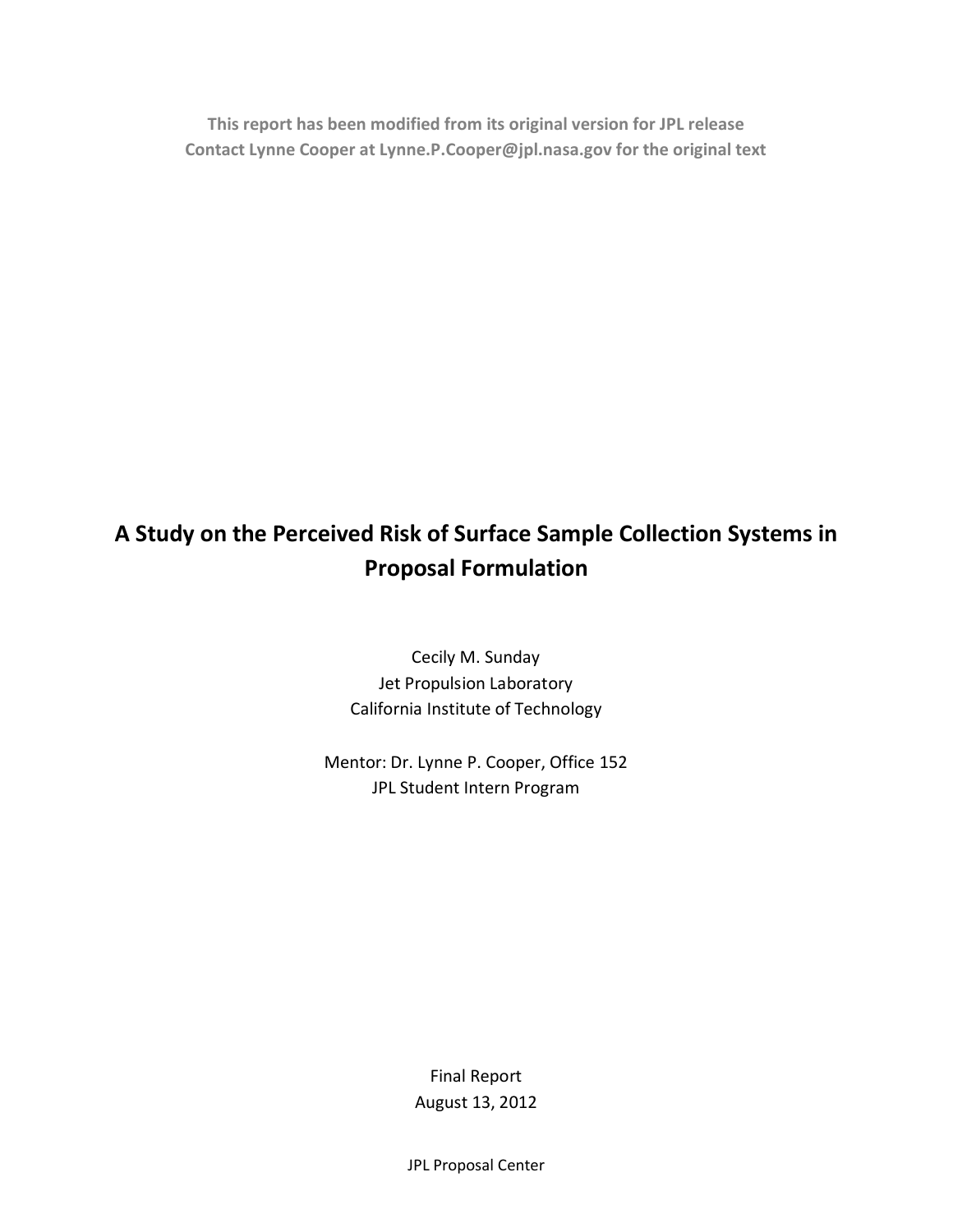### **1.0 Introduction**

The 2003 and 2013 Decadal Surveys challenge scientists to investigate the processes that "mark the initial stages of planet and satellite formation." This question offers continued interest in missions that would prioritize sample collection and return from comets, Mars and the Lunar South Pole Aitken Basin. The purpose of the research presented in this paper is to understand the design and development of sample acquisition systems in order to gain insights that may assist in future mission formulation. Seven sample collection missions proposed from 2004-2009 are studied first to map overlapping technologies and second to identify patterns or trends in the evaluation of these missions. Simultaneously analyzing concept and proposal-related issues helps identify potential design or communication gaps that develop during the proposal process.

This project compares design and proposal elements from multiple proposals and presents conclusions and recommendations for sampling systems. Contributions from this project include a list of common evaluation themes, concept and proposal-related strengths and weaknesses and ways in which selfidentified risks relate the evaluation of the mission.

#### **2.0 Background**

Sample collection methods can be categorized as either Touch-and-Go or Surface Sampling missions. The "Touch-and-Go" (TAG) collection method is used to acquire samples from bodies with a zero or negligible-gravity force such as asteroids, comets or small moons. In TAG missions, a spacecraft descends and touches the surface of the target body for a few seconds to collect the sample. A boom or robotic arm with an end-effector, or mechanism located at the end of the sampling arm, is used to acquire and verify the collection of a sample (Neal et. al.). To complete the maneuver, the sample is transferred into a return canister and the spacecraft ascends. Hayabusa, a mission developed by the Japanese Aerospace Exploration Agency, used the TAG method with a projectile end-effector to dismantle, collect and return samples from the near-earth asteroid Itokawa (see Figure 1). Other endeffectors mechanisms include Brush Wheel Samplers, penetrators, and gel-pad collectors. Figure 2 illustrates the sequence and functionality of a Brush-Wheel Sampling concept (Behar, 2003).

Surface Sampling missions are more complex than the TAG maneuvers because they require both a spacecraft and lander element. Once on the surface of another planet or moon, a robotic arm on the lander collects the sample. Surface Sampling end-effectors cover a wide range of technologies including penetrators, drills, and scoops. The Mars lander Phoenix (proposed in 2002, landed in 2008) uses a robotic arm and scoop to retrieve regolith and ice from the Martian Polar region (see Figure 1).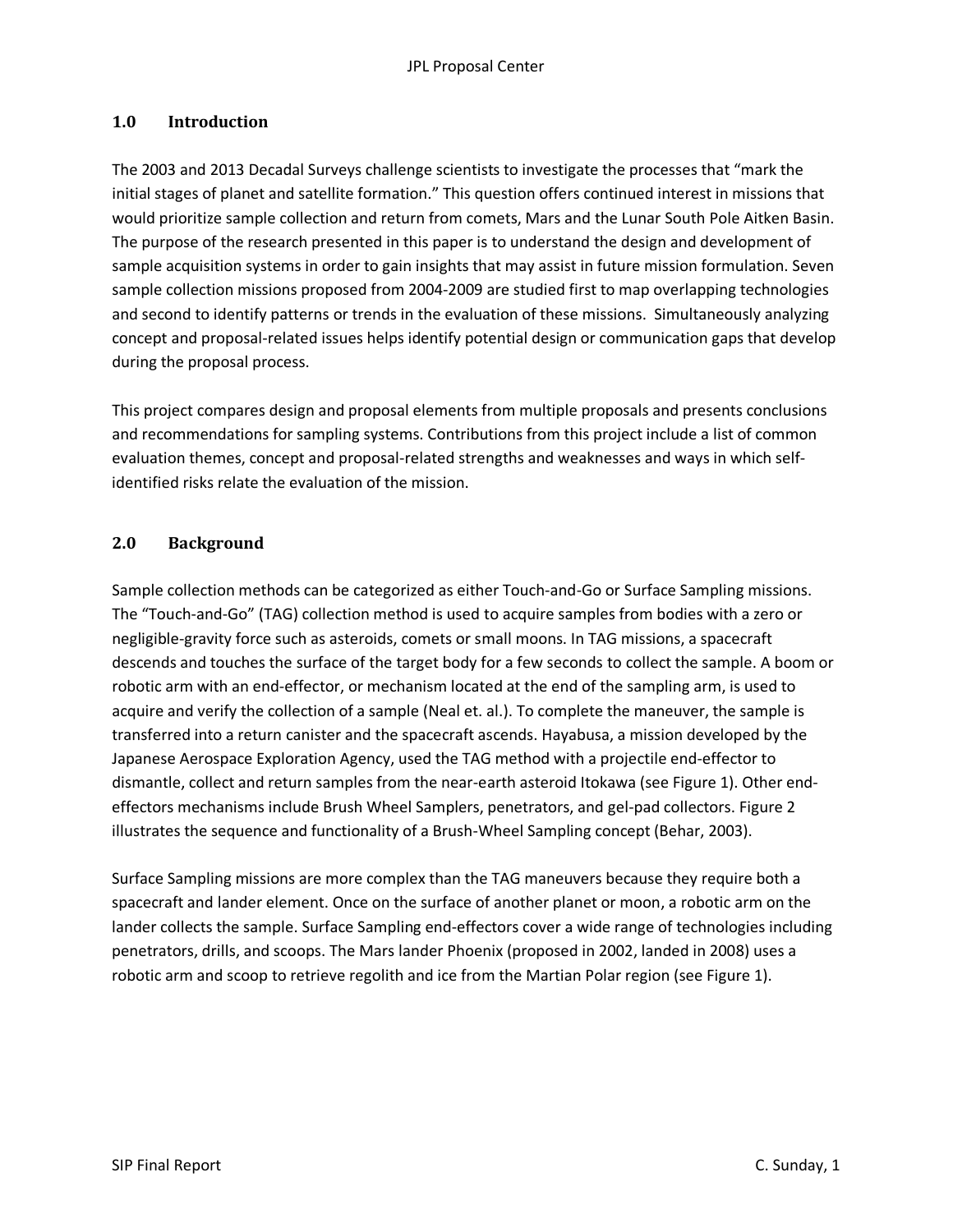

**Figure 1 – Existing sample acquisition systems (Wikipedia): Hayabusa TAG asteroid spacecraft (left), Phoenix Surface Sampling Mars lander (right)** 



**Figure 2 – TAG Brush Wheel concept sampling sequence (Behar, 2003)**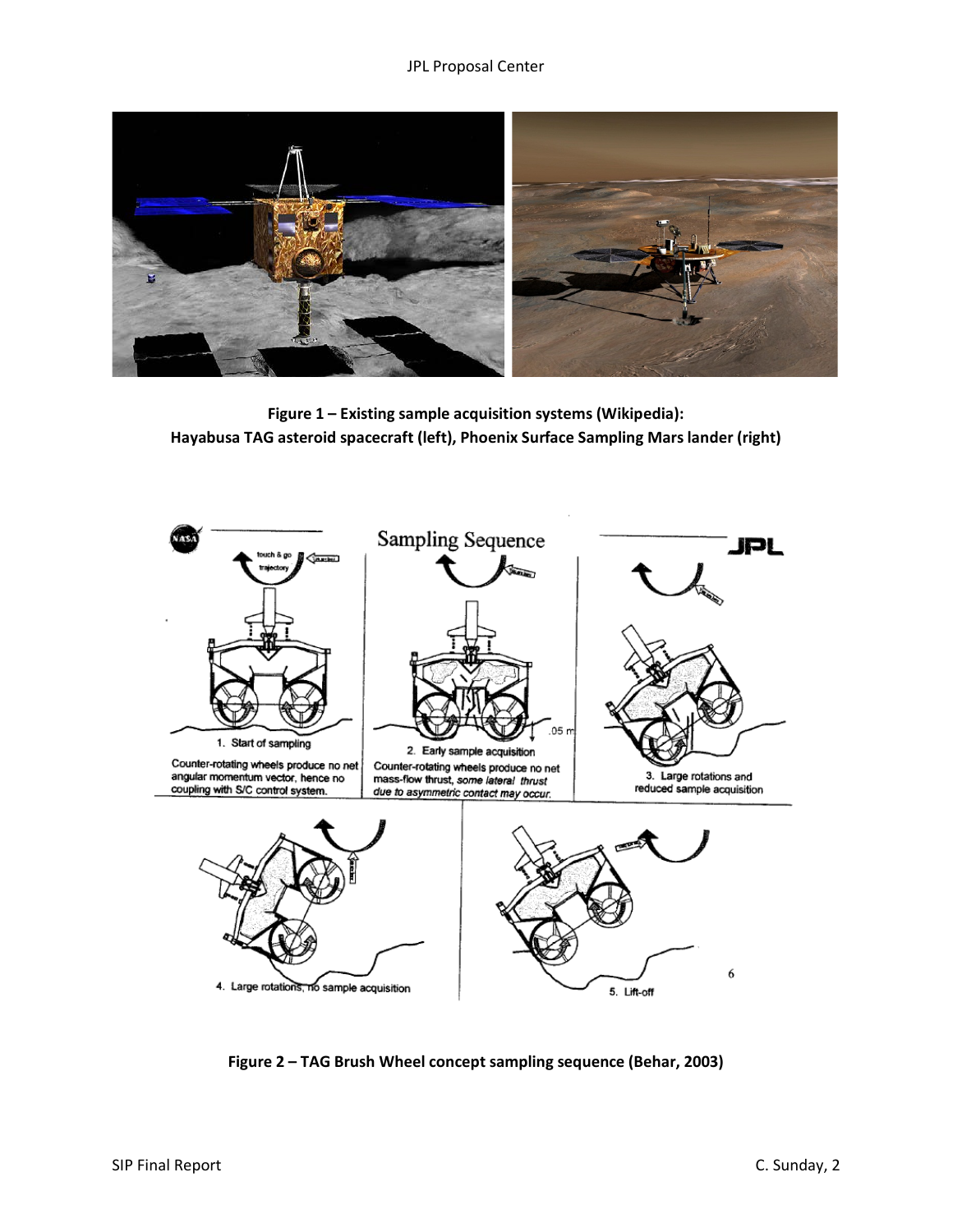# **3.0 Objectives**

- 1. Characterize different surface sample collection methods
- 2. Identify the strengths and weaknesses associated with both the technology and proposal communication of acquisition concepts
- 3. Create guidelines for developing and communicating surface sample acquisition approaches in future proposals

# **4.0 Approach**

A four-step analysis approach was used to complete this study (see Figure 3). First, the scope of the sample was narrowed to focus only on missions proposing surface sample acquisition systems within a given time frame. Next, information related to technical design and proposal-based feedback was gathered from the mission proposals and post-submission debrief reports. Finally, descriptive tables were generated to help draw connections between the information found in the proposals and debriefs. Conclusions and recommendations were generated based on the descriptive tables and a detailed analysis of select proposal pairs.



**Figure 3 – Method of analysis for sample acquisition systems**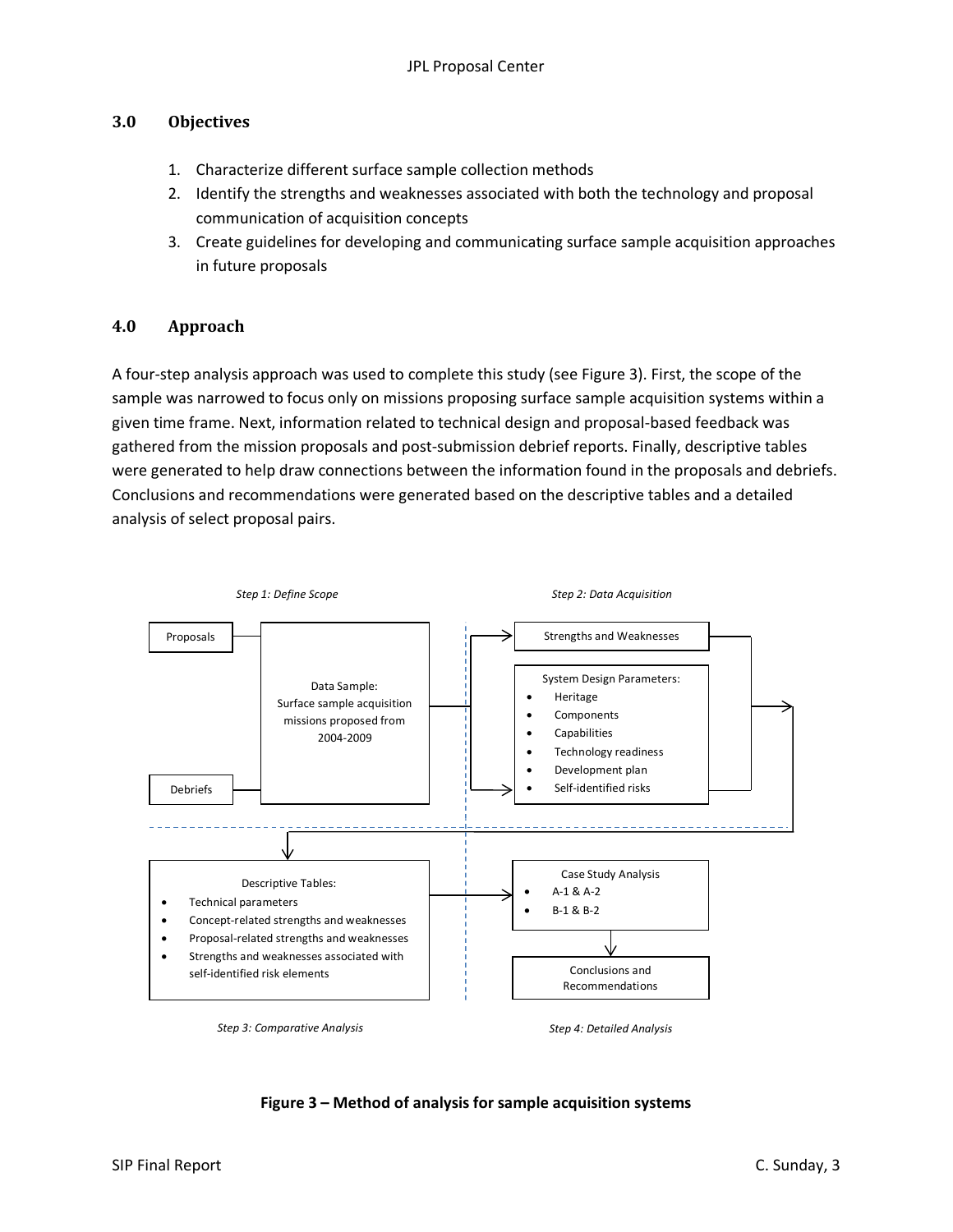# **4.1 Description of Data Sample**

The sample chosen for this study is the seven surface sample collection missions proposed for Discovery, New Frontiers, and Mars Scout opportunities between 2004 and 2009 (see Table 1). The data consists of the step-one proposals and debrief comments for the missions in the sample.

|      |      | <b>Surface Sampling System</b>      |                                                                         |                                           |            |
|------|------|-------------------------------------|-------------------------------------------------------------------------|-------------------------------------------|------------|
|      |      | <b>Brush Wheel</b><br>Sampler (BWS) | <b>Brush Wheel</b><br>Sampler (BWS)<br>$\ddot{}$<br><b>Rock Chipper</b> | Touch and Go<br>Impregnable<br>Pad (TGIP) | Scoop      |
|      | 2004 | $A-1$                               |                                                                         | $B-1$                                     |            |
| Year | 2006 | $A-2$                               |                                                                         | $B-2$                                     |            |
|      | 2009 | C                                   | D                                                                       |                                           | E          |
|      |      |                                     |                                                                         |                                           |            |
|      |      | Location 1                          | Location 2                                                              | Location 3                                | Location 4 |

#### **Table 1 - Surface sample acquisition missions proposed from 2004-2009**

By looking at missions proposed over multiple years and three different types of opportunities, the chosen sample covers a broad range of environmental conditions, as identified below:

- 1. Proposal structures and requirements that have evolved over time
- 2. The structure of debrief comments differ from year to year due to method of acquisition
- 3. Focus and cost constraints vary across announcement of opportunity
- 4. State of practice, such as what technologies have been shown to work, change over time

Table 1 illustrates how the different proposals in the data sample relate to one another in terms of sampling method, target body, and proposal year. The A-1/A-2 and B-1/B-2 comparison pairs were selected for further analysis because they differ only by proposed year, thereby minimizing environmental differences and allowing a more direct comparison between successive iterations of the same mission.

# **4.2 Analysis Method**

In Step 2 of the analysis approach, technical information was collected based on design parameters commonly addressed in debrief reports while debrief information was condensed to include only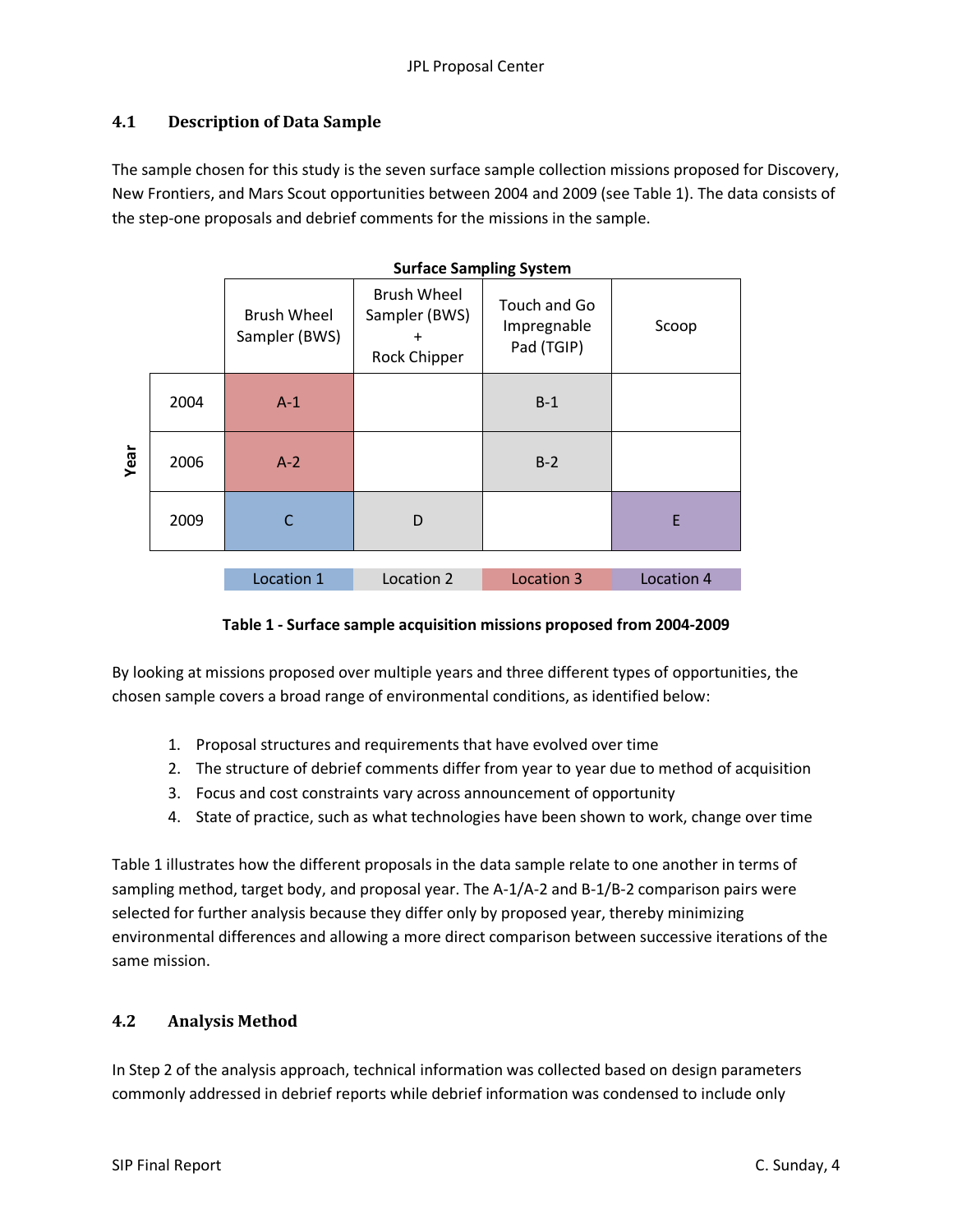strengths and weaknesses that directly related to the sampling systems. The proposals selected for the detailed analysis in Step 4 were chosen to control for sources of variance i.e., they have the same principle investigator, same science goals, same target body, and same sampling system.

## **5.0 Results**

After identifying and analyzing the commonalities between different sample acquisition systems, results can be provided in the following three areas:

- 1. Common debrief discussion themes
- 2. Proposal versus concept-related strengths and weaknesses
- 3. Relationship between debrief comments and self-identified risks

#### **5.1 Common debrief discussion themes**

A closer look at proposal debrief comments reveals a number of discussion themes that are common to all surface sample collection missions. These themes consistently result in major or minor strengths when they have been thoroughly considered but cause weaknesses when presented in an incomplete or unclear manner. Table 2 provides a list of the four most common sample acquisition discussion themes as well as general rules for how they relate to debrief comments.

|   | Redundancy                  | If the sampling system is not fully or partially redundant, the proposal<br>must address how the mission can still achieve its science objectives in<br>the case that the sample collection system fails                                                                         |
|---|-----------------------------|----------------------------------------------------------------------------------------------------------------------------------------------------------------------------------------------------------------------------------------------------------------------------------|
|   | <b>Descopes</b>             | Proposals must discuss all risks associated with a descope plan, including<br>how the collection capabilities of the sampling system are compromised                                                                                                                             |
| 3 | <b>Advanced Development</b> | Development plans are recognized as well thought-out when they<br>include the following three components: 1. Results from previous and in-<br>progress activities, 2. A description of available testing facilities, and 3. A<br>complete schedule including back-up options     |
| 4 | Contamination               | Contamination issues (e.g. from digging operations, loose regolith, use of<br>thrusters, jettisoning the BWS, and inadequate cleaning between<br>measurements) must be considered at all stages of the sampling<br>operation including descent, collection, transfer, and return |

| Table 2 - Common surface sample acquisition debrief discussion themes |  |
|-----------------------------------------------------------------------|--|
|-----------------------------------------------------------------------|--|

# **5.2 Comparison of proposal to concept related strengths and weaknesses**

By distinguishing between concept and proposal-related strengths and weaknesses, debrief comments can provide insight into both design and communication-related aspects of a proposed sample collection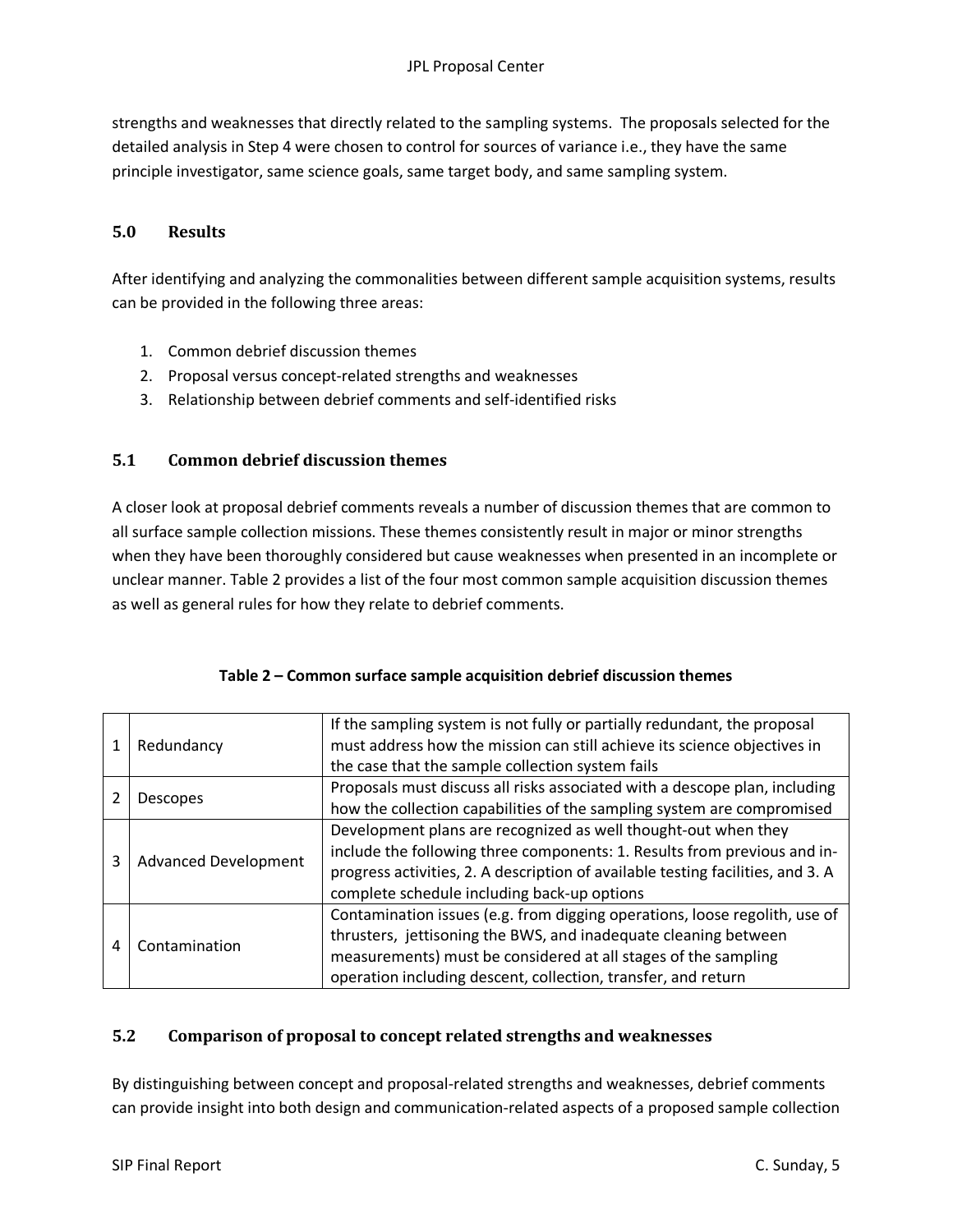#### JPL Proposal Center

system. Concept-related debrief comments address design, development, overall system capabilities and performance dynamics in connection to spacecraft and target body interactions. Proposal-related comments highlight the proposal's success or failure in communicating the concept and convincing the evaluation committee. Figure 4 displays the percentage of proposal-related comments for each set. This data shows that for all missions in our sample, over half of the weaknesses received were proposalrelated, meaning that these weaknesses were due to issues in communicating the sampling system design rather than inherent flaws in the system itself. Table 3 provides a list of the most common proposal and concept-related strengths and weaknesses.



**Figure 4 – Percentage of debrief comments that are proposal related vs. concept related**

| Concept-related Strengths   | Reliability, simplicity and robustness of sampling system      |  |  |
|-----------------------------|----------------------------------------------------------------|--|--|
|                             | Design does not consider:                                      |  |  |
|                             | Contamination issues                                           |  |  |
| Concept-related Weaknesses  | Jamming due to loose debris or unexpected sample size          |  |  |
|                             | Robotic arm precision during the sample transfer process<br>3. |  |  |
|                             | Lack of flight based heritage<br>4.                            |  |  |
| Proposal-related Strength   | Well documented testing and risk reduction plans               |  |  |
|                             | Proposal inadequately demonstrates or describes:               |  |  |
|                             | Design changes from heritage basis                             |  |  |
|                             | Sample verification process                                    |  |  |
| Proposal-related Weaknesses | System capabilities<br>3.                                      |  |  |
|                             | What happens if a non-redundant sampling component fails<br>4. |  |  |
|                             | End-to-end sample acquisition operations<br>5.                 |  |  |

#### **Table 3 – Common proposal and concept-related strengths and weaknesses**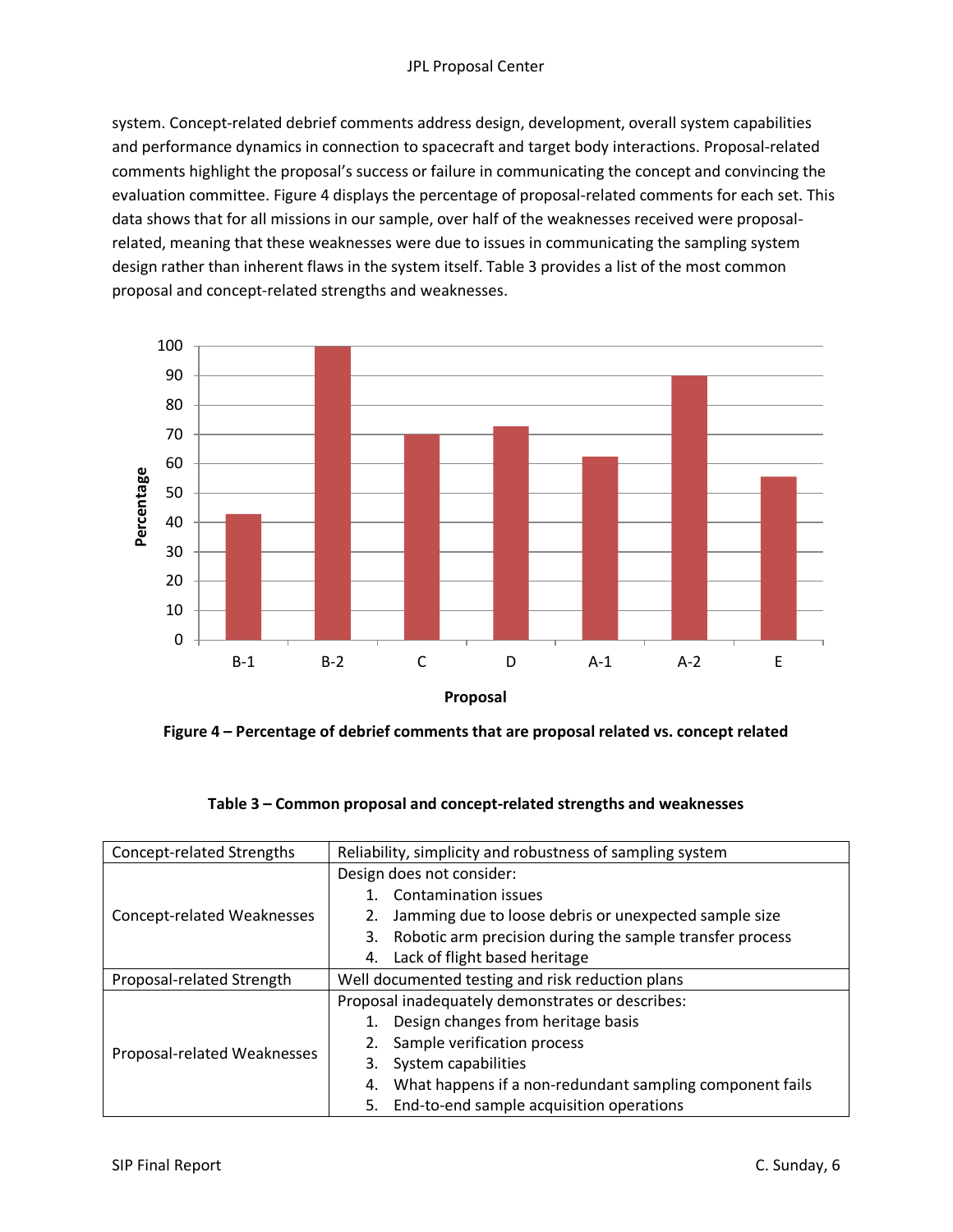# **5.3 Relationship between debrief comments and self-identified risks**

Each proposal is required to identify the significant risks faced by the project and/or mission. These selfidentified risk elements fall into four broad categories based on content and distinguishing key words. For example, phrases like "failure of key mechanism," "development in time for ATLO," "environmental uncertainties," and "TAG contact dynamics" can be used to categorize risk elements into the four categories listed in Table 4. While risk elements range in content, overarching statements can be made about how the debrief comments relate to these items.

In general, self-identified risks result in strengths when the topics under consideration are addressed in detail elsewhere in the proposal. In contrast, a self-identified risk is associated with a proposal-related weakness when a potential area of concern is presented only in the risk management section.

| <b>Self-identified Risk</b><br>(by element category)   | <b>Reason for Strengths</b>                                                                                                                           | <b>Reason for Weaknesses</b>                                                                                    |
|--------------------------------------------------------|-------------------------------------------------------------------------------------------------------------------------------------------------------|-----------------------------------------------------------------------------------------------------------------|
| Failure related to inadequate<br>system performance    | Risk mitigation strategies<br>reference a detailed<br>development plans that is<br>discussed in more detail outside<br>of the risk management section | A component or process is<br>identified as a potential risk but<br>is not discussed elsewhere in<br>more detail |
| Failure to complete<br>development plan                | Proposal provides ample<br>information on the testing that is<br>already planned or underway                                                          | No detailed backup plan is<br>described in the case that more<br>development is deemed<br>necessary             |
| Failure related to unknown<br>environmental conditions | Testing has verified the system's<br>ability to collect an adequate<br>sample amount on different<br>terrain roughness and slopes                     | Proposal does not address the<br>possibilities of dust, jamming<br>and contamination                            |
| Failure related to TAG maneuver                        | Contact dynamics are considered<br>in both the sampling system<br>design and sampling operation<br>plan                                               | The end-to-end TAG maneuver is<br>not adequately described                                                      |

# **Table 4 – Debrief connections to self-identified risks**

# **6.0 Discussion**

To verify and better understand the results presented in Section 5.0, a case-study analysis was performed on two sets of proposal pairs: The first is a Touch-and-Go (TAG) Impregnable Pad system proposed to collect regolith from Location 2 (B-1 2004 and B-2 2006) and the second is a TAG Brush Wheel Sampling method used to collect regolith from Location 3 (A-1 2004 and A-2 2006). Each pair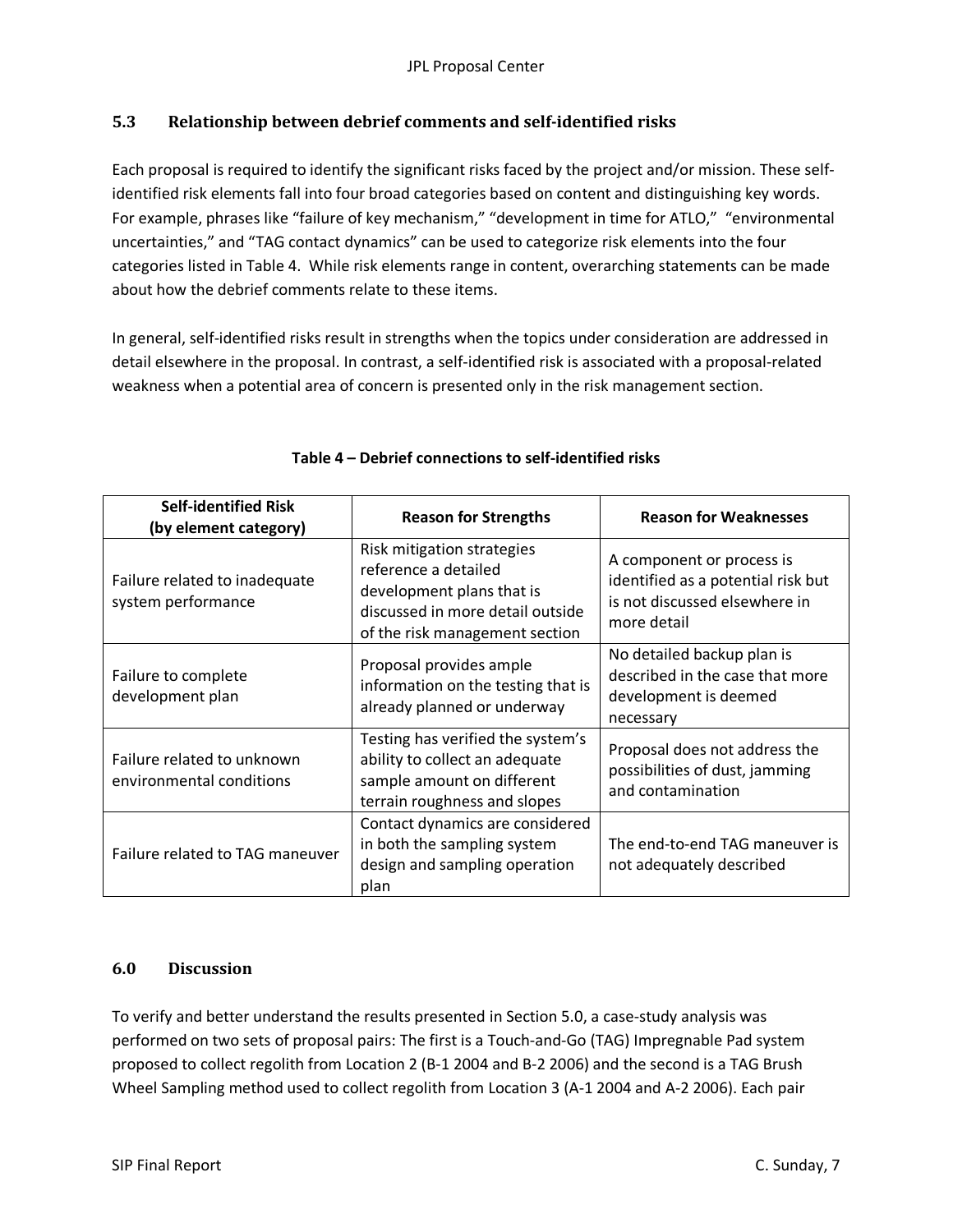contains a re-proposed mission and so that the focus of the analysis can be to observe how technology maturity influences proposal debrief comments.

The main weaknesses associated with the A-1 2004 and B-1 2004 missions are that both use new, complex technologies with no flight heritage. The TAG maneuvers are also deemed poorly described leading to technology concerns for how the system will behave under variable approach and surface conditions. By the time the systems are re-proposed in 2006 however, they have demonstrated reliability through "fly as you test" validation programs on microgravity test beds. In addition to making design changes that accommodate uncertain surface conditions, B-2 2006 uses lessons from Hayabusa to mitigate risk while the boom used in A-2 2006 gains credibility through flight heritage. Table 5 provides a more complete list of design, risk, and debrief-related changes that each proposal pair experienced from 2004 to 2006.

Both 2006 debriefs recognize that the systems have evolved and matured and consequently the review panel awarded them a number of major and minor concept-related strengths. Consistent with the results presented in Section 5.0, redundancy, descope, advanced development, and contamination are continued themes of discussion in the 2006 debriefs even though many of the issues from 2004 have been resolved. The percentage of concept-related weaknesses decreases from 2004 to 2006 for both proposals, and a closer look at the proposal debriefs reveal that many of the comments are related to either the four main discussion themes or inadequate descriptions of design changes.

It is clear that the TRL for both systems increased from 4 to 5 from 2004 to 2006, but it is still ambiguous as to why the overall Risk Rating changed from *high* to *low* for the A-1/A-2 set but not B-1/B-2 In addition, the Technical Merit and Feasibility rating changed from *below average* to *good* from A-1/A-2 but remained constant at *below average* for B-1/B-2.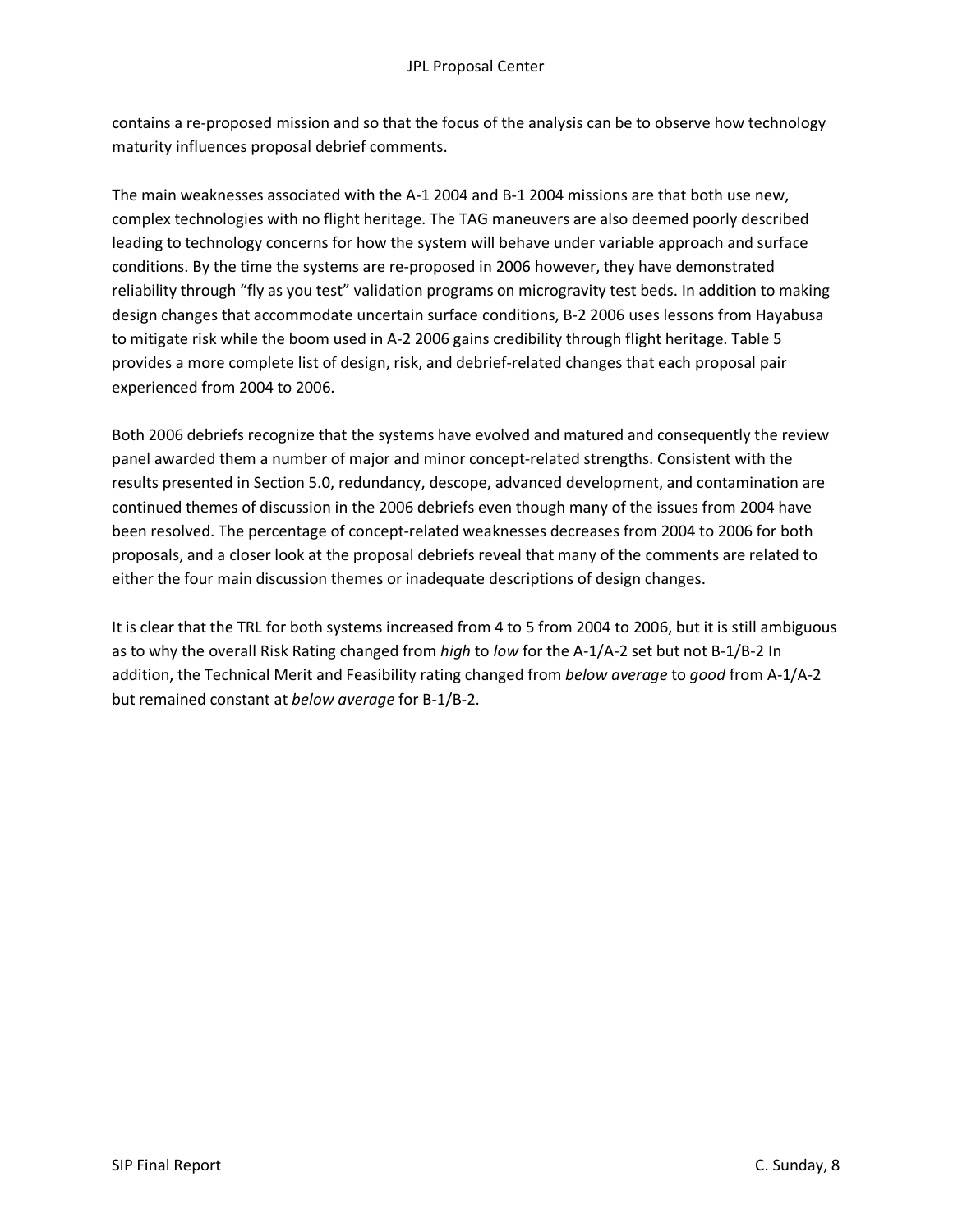# **Table 5 – Detailed comparison of select mission pairs**

| Comparison<br><b>Element</b> | Changes from B-1 2004 to B-2 2006                                                                                                                                                                                                                                                                                                                                                                                                                                                                                                                    | Changes from A-1 2004 to A-2 2006                                                                                                                                                                                                                                                                                                                                                                                                                                                                                            |
|------------------------------|------------------------------------------------------------------------------------------------------------------------------------------------------------------------------------------------------------------------------------------------------------------------------------------------------------------------------------------------------------------------------------------------------------------------------------------------------------------------------------------------------------------------------------------------------|------------------------------------------------------------------------------------------------------------------------------------------------------------------------------------------------------------------------------------------------------------------------------------------------------------------------------------------------------------------------------------------------------------------------------------------------------------------------------------------------------------------------------|
| <b>System Overview</b>       | TGIP TRL increased from 4 to 5<br>$\bullet$<br>Hayabusa mission provided B-2 2006 with a successful<br>flight reference<br>The robotic arm decreased in complexity by changing<br>from 5 degrees of freedom to 3 degrees of freedom<br>The pad design evolved to include a movable back plate<br>$\bullet$<br>and different material<br>The amount of contact force between the sampling arm<br>$\bullet$<br>and asteroid increased from 10 N to 25-30 N and<br>collection capabilities improved from .1kg of regolith to<br>.028-.15 kg of regolith | Overall risk rating dropped from high to low and the<br>$\bullet$<br>Technical Merit and Feasibility rating improved from<br>below average to good<br>BWS TRL increased from 4 to 5<br>$\bullet$<br>BWS testing proposed in 2004 was demonstrated to a<br>$\bullet$<br>higher readiness level by 2006<br>Boom gained flight heritage<br>The 2006 design incorporates a remote sensor pivot (RCP)<br>to address the "flush contact" requirement<br>System mass and power changed between 2004 and 2006<br>with no explanation |
| Self-identified<br>Risks     | To address TAG contact dynamics, the 2006 mitigation<br>$\bullet$<br>strategy proposed that early TAG-B efforts focus on<br>[sampling system]/surface interaction in Vertical Test<br>facility<br>The planned TGIP sample collection validation tests<br>presented in 2004 were in progress by 2006                                                                                                                                                                                                                                                  | Risks and mitigation plans in 2004 focus on mechanical or<br>maneuver-related failures<br>2006 risks are related to failures from unfavorable surface<br>conditions. They do not include any mitigation strategies<br>related to technology development                                                                                                                                                                                                                                                                      |
| Concept-related<br>Comments  | The system proposed in 2004 was noted as complex<br>$\bullet$<br>with no flight heritage but the mission reduced risk in<br>2006 by proposing simple operations without tight<br>requirements ( $W \rightarrow S$ )<br>There were no concept related weaknesses 2006                                                                                                                                                                                                                                                                                 | 2004 mission lacks heritage and descope details (W)<br>2006 system has clearly evolved from 2004 and<br>$\bullet$<br>sufficiently demonstrated that it is simple and robust (S)<br>Fewer concept related weaknesses in 2006<br>$\bullet$                                                                                                                                                                                                                                                                                     |
| Proposal-related<br>Comments | 2006 mission organization should help ease the<br>$\bullet$<br>integration of advanced technology (S)<br>No field simulation test was proposed in 2006 (W)<br>$\bullet$                                                                                                                                                                                                                                                                                                                                                                              | TAG dynamics are not addressed in detail in 2004 but are<br>well developed by 2006 (W $\rightarrow$ S)<br>2006 lacks detail related to contamination control, dust,<br>and jamming (W)                                                                                                                                                                                                                                                                                                                                       |

 $*(S)$  = debrief strength, (W) = debrief weakness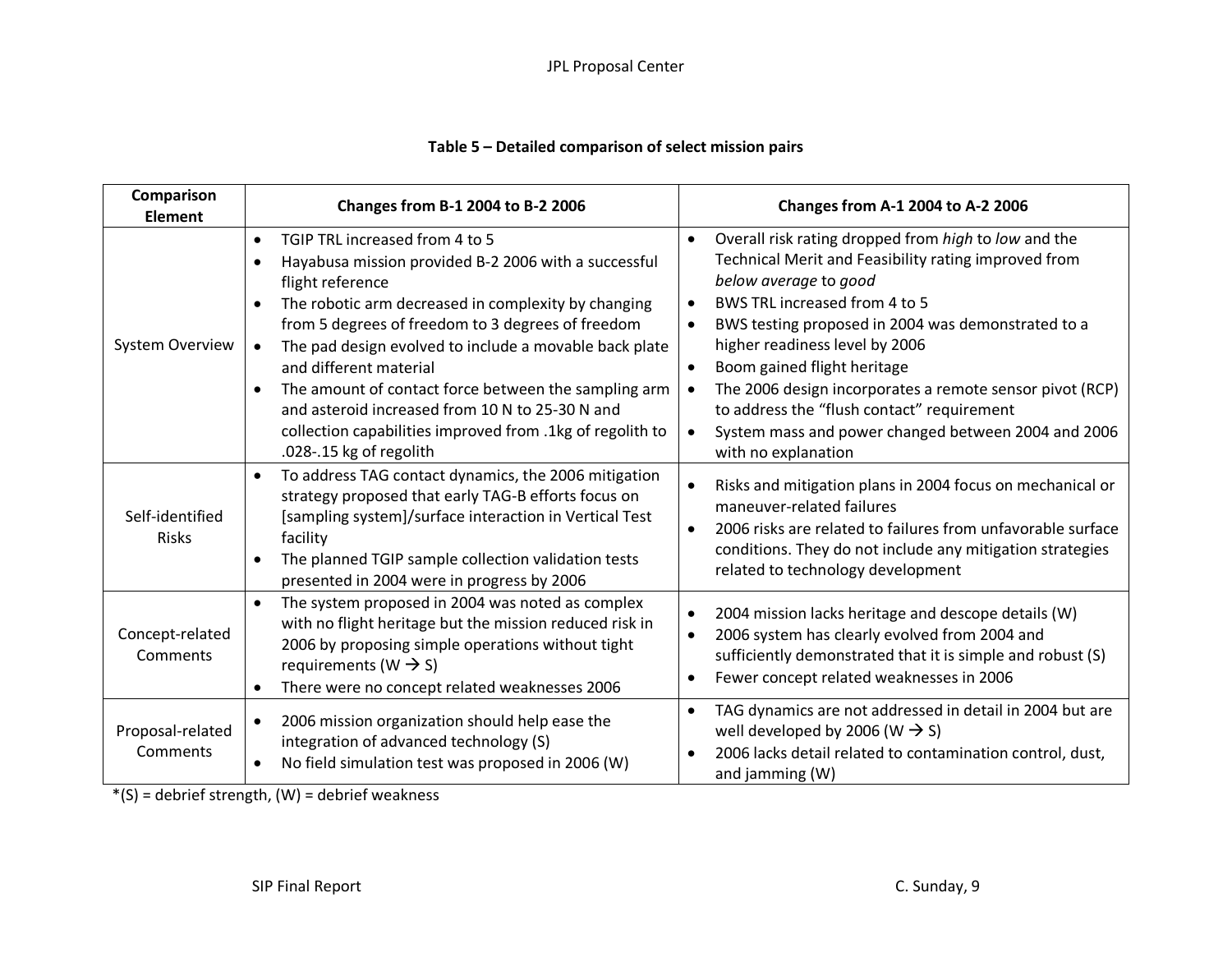## **7.0 Conclusions**

Based on this analysis, the following recommendations can be used to help improve concept and proposal development during the early stages of future mission formulation:

- 1. All sample acquisition designs and proposals should provide clear explanations regarding redundancy, descopes, advanced development, and contamination control, even if the discussion is to defend why one of these areas lacks development.
- 2. The majority of weaknesses are proposal-related but can be corrected by addressing the four common debrief themes identified above in recommendation 1.
- 3. Self-identified risks can strengthen a proposal, but only if they are re-addressed in more detail outside of the risk management section.

Given these results, it can be hypothesized that a mature design will only lead to lower Risk Ratings or higher Technical Merit and Feasibility ratings if the design development is clearly documented and if previously identified proposal-related weaknesses have been addressed. The detailed analysis of the A-1/A-2 and B-1/B-2 proposal pairs demonstrate how technological development positively reflects in debrief comments. However, it is still ambiguous how the written-form of the proposals has progressed from one year to the next. I recommend studying the A-1, A-2, B-1, B-2 proposals more closely to see what proposal-related factors contributed to the change in Risk and Technical Merit and Feasibility ratings from A-1 to A-2 but not B-1 to B-2.

#### **8.0 Acknowledgements**

This research was carried out at the Jet Propulsion Laboratory, California Institute of Technology, and was sponsored by the JPL Summer Intern Program and the National Aeronautics and Space Administration. I would like to thank Lynne Cooper for her patience, chocolate and enthusiastic guidance. I would also like to thank the Brick House, Brent Sherwood , Jan Ludwinski, and Randii Wessen for their creative insight and support throughout the summer.